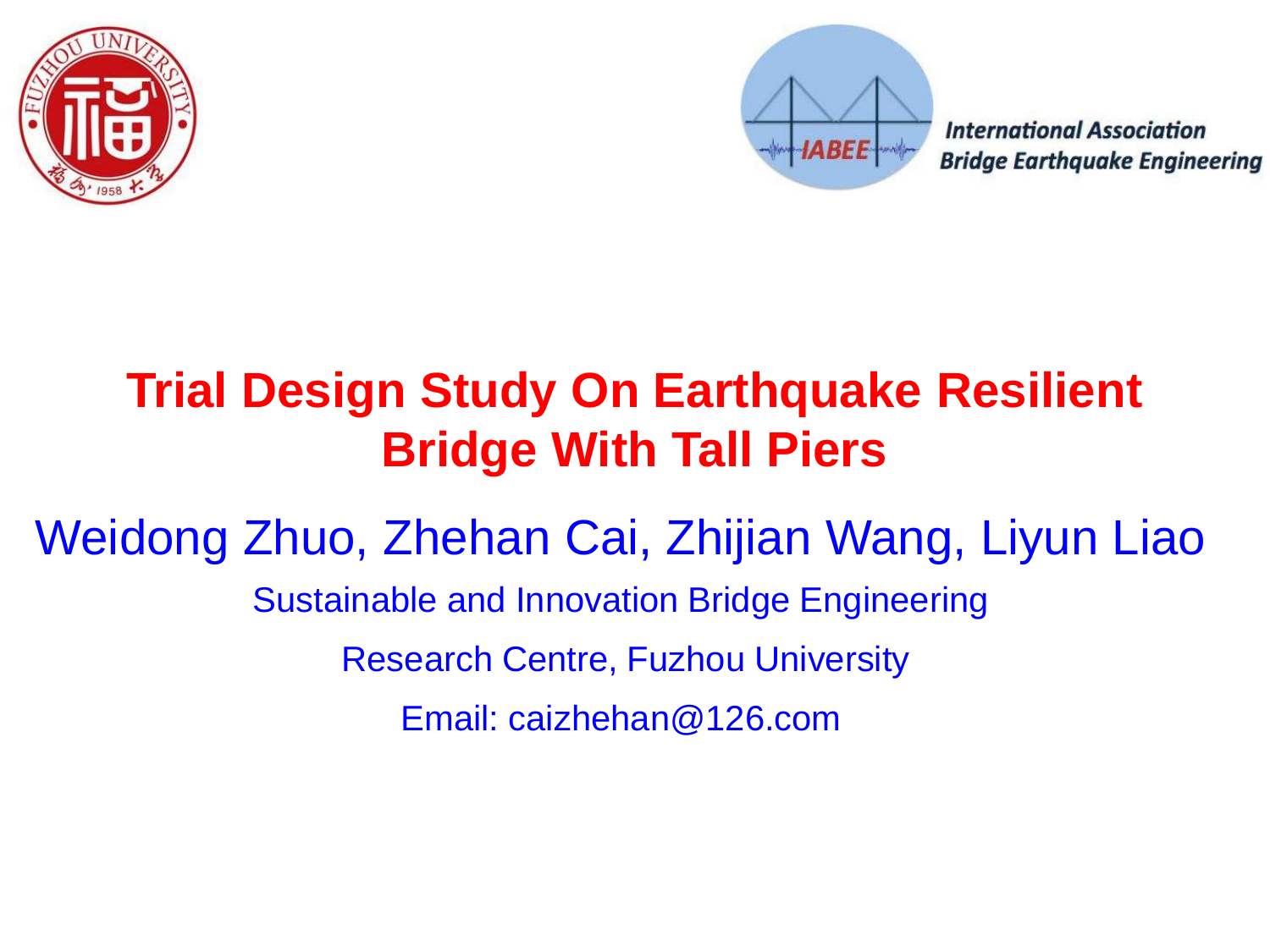

#### ■ Tall pier, why?



The map of highway constrcution in China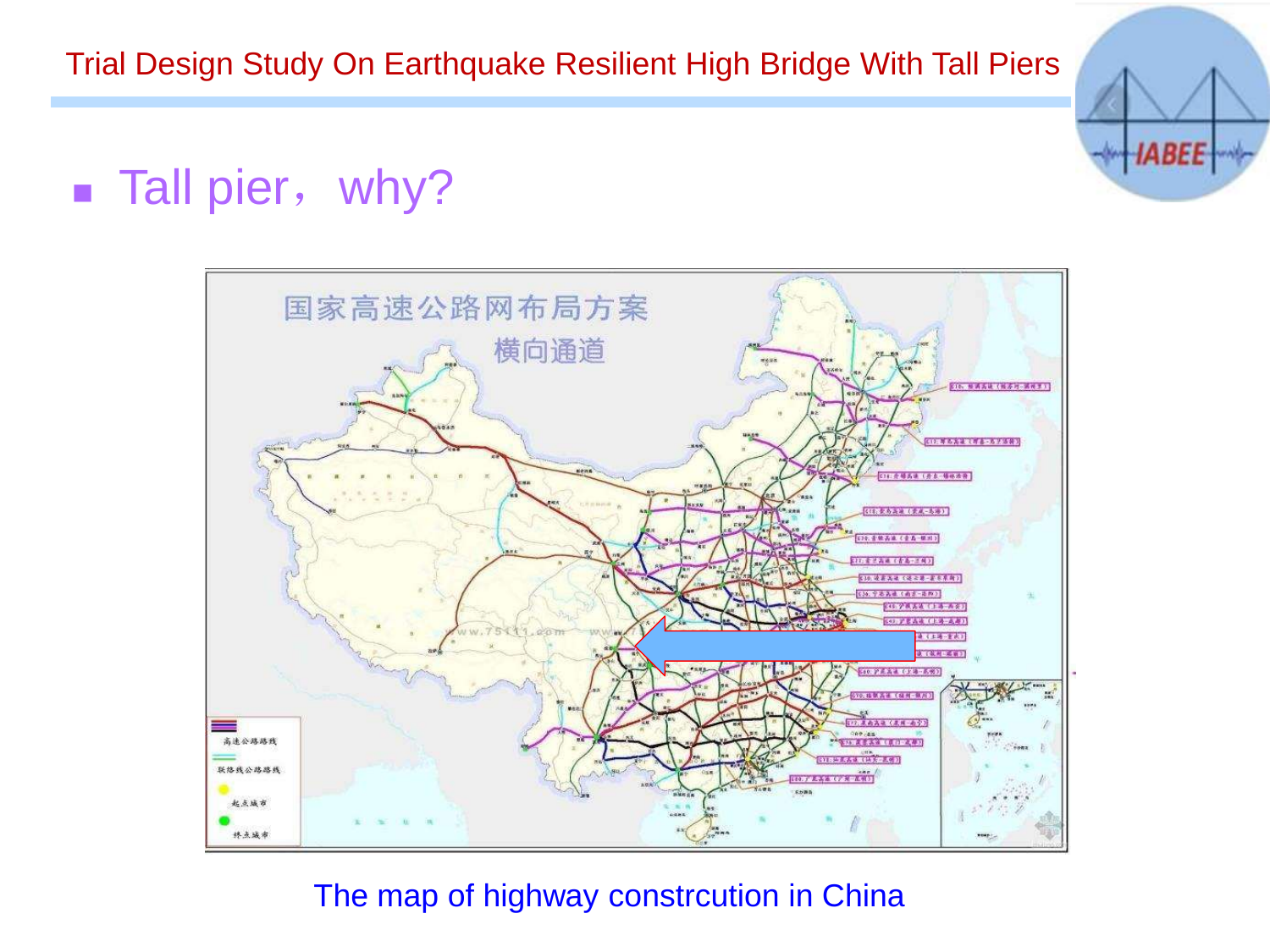■ Tall pier, why?

- location
- expense
- technique

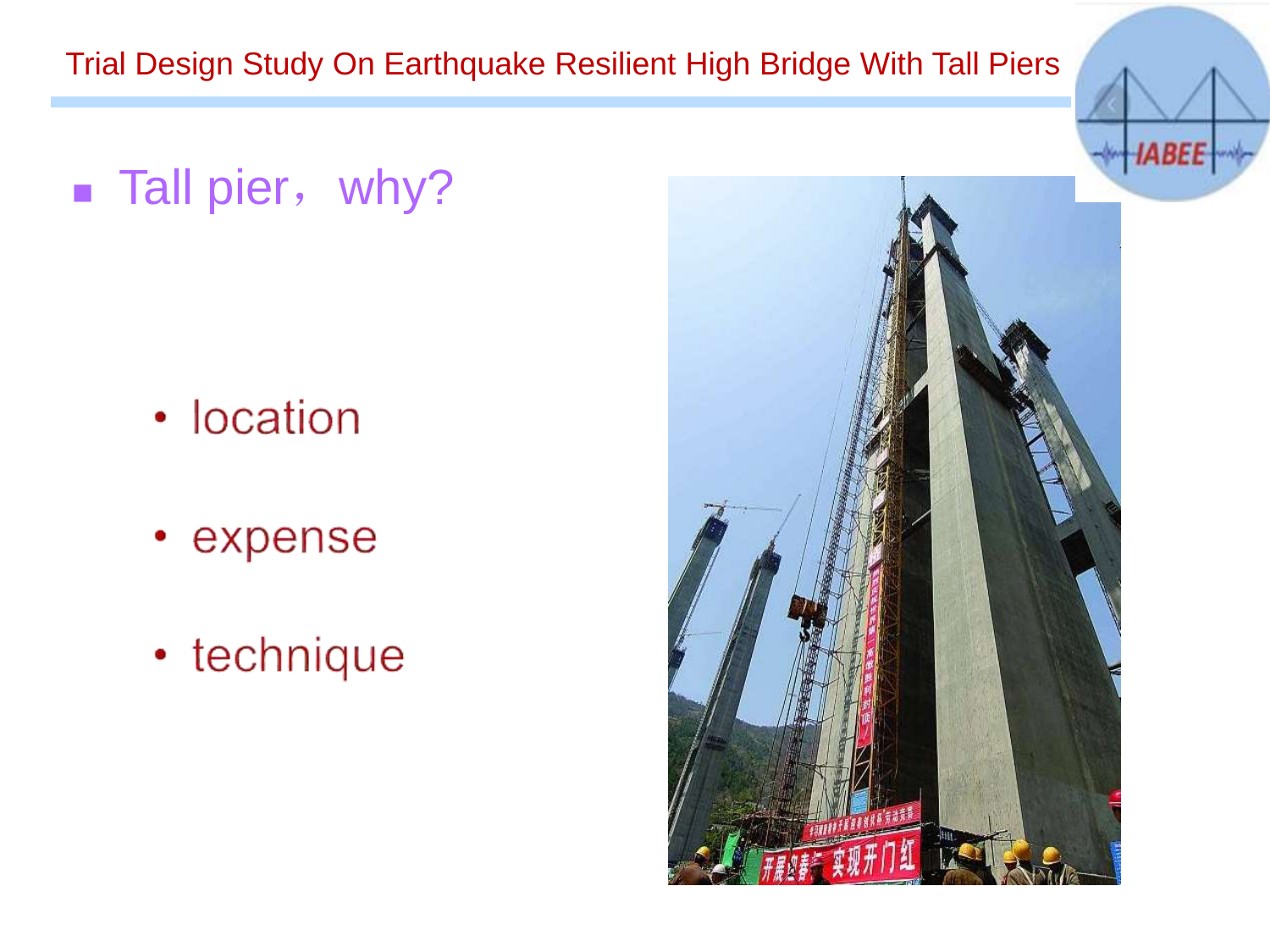

## ■ Limitation

- mass distribution
- high-order mode and the  $P-\Delta$  effect
- construction machines and period



difficult to repair after earthquake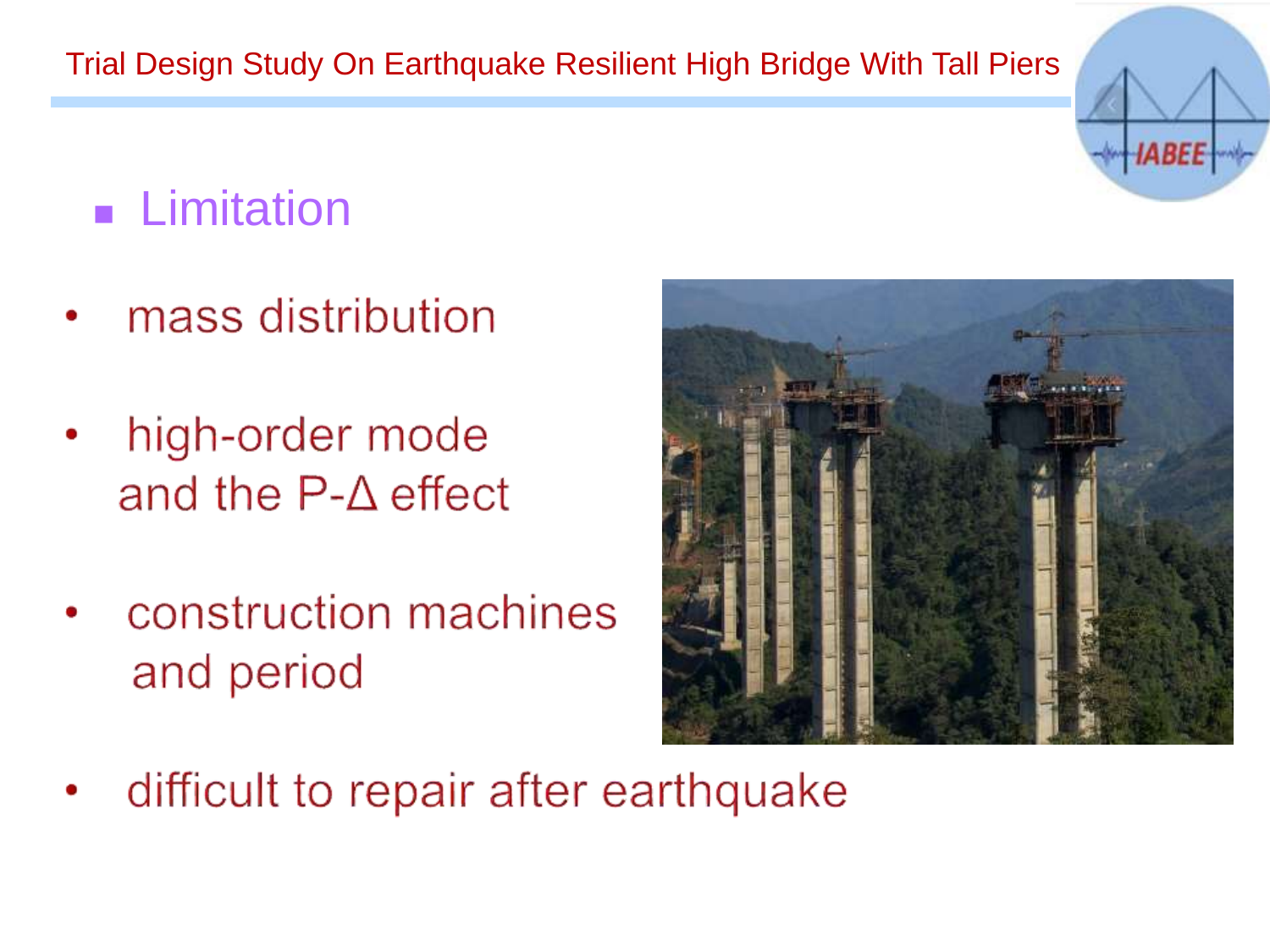## ■ The "fuse", Resilience

The seismic design concept of bridges has been developed from earthquake resistant or mitigation to the post-earthquake resilient. Based on the design concept of the seismic resilience, there are a number of ways to achieve structural resilience after earthquake through adopting **rocking structure, selfcentering structure, replaceable component** and so on

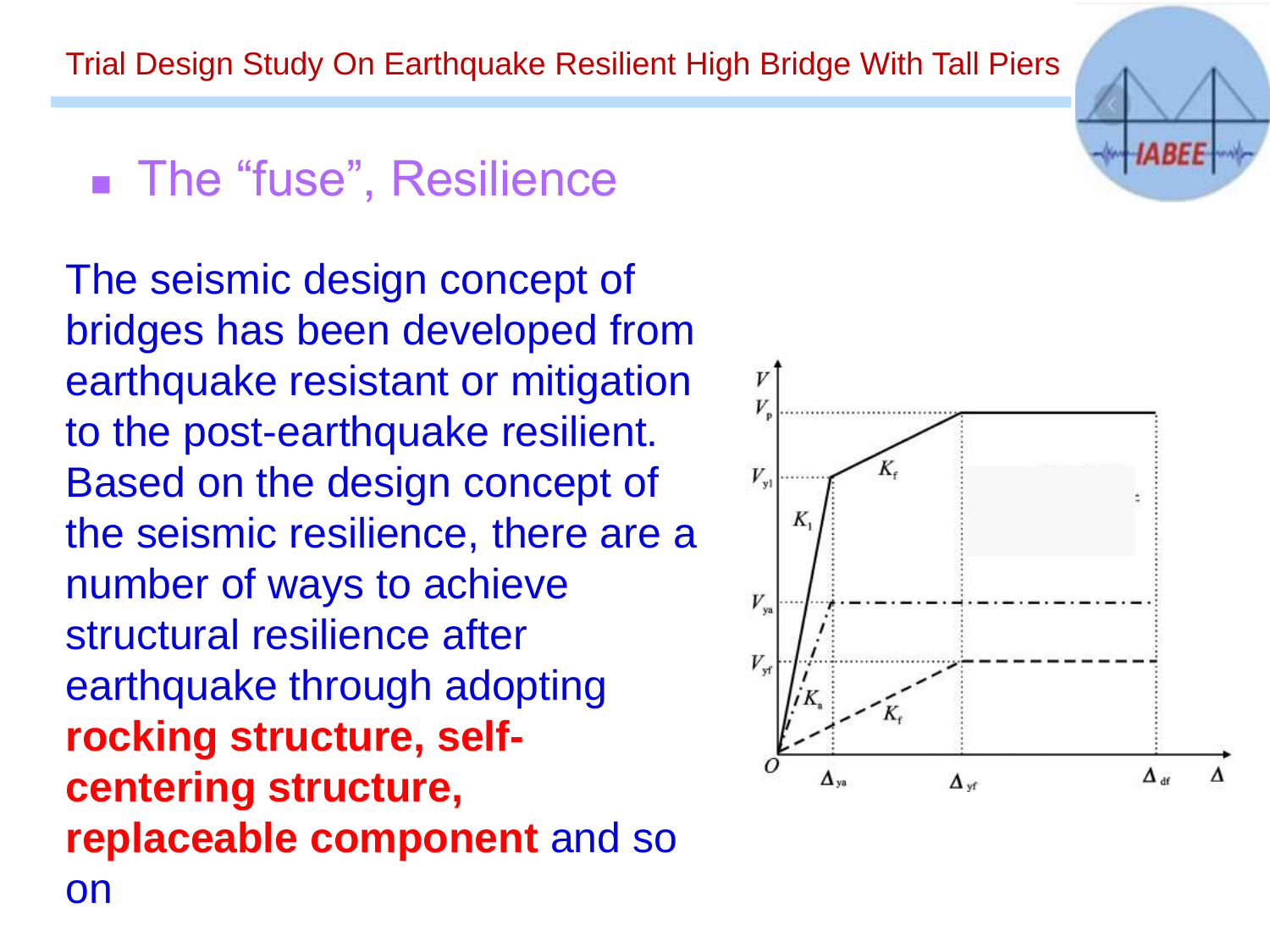

### ■ The way to realize the resilience

The concept of replaceable component structure originally put forward by Roeder and Popov, who proposed the design concept of "structural fuse" when studying eccentric braced steel frames.

Some typical examples include the bi-steel columns with buckling restrained braces (BRB) and the bi-steel columns with steel energy dissipating coupling beams were proposed by El-Bahey S, Bruneau M.

Roeder C, Popov E (1977): Inelastic behavior of eccentric braced steel frames under cyclic loadings. *Report No.77, Berkeley*, Earthquake Engineering Research Center, University of California.

El-Bahey S, Bruneau M (2012): Bridge piers with structural fuses and bi-steel columns. II: Analytical investigation. *Journal of Bridge Engineering*, **17**(1): 36-46.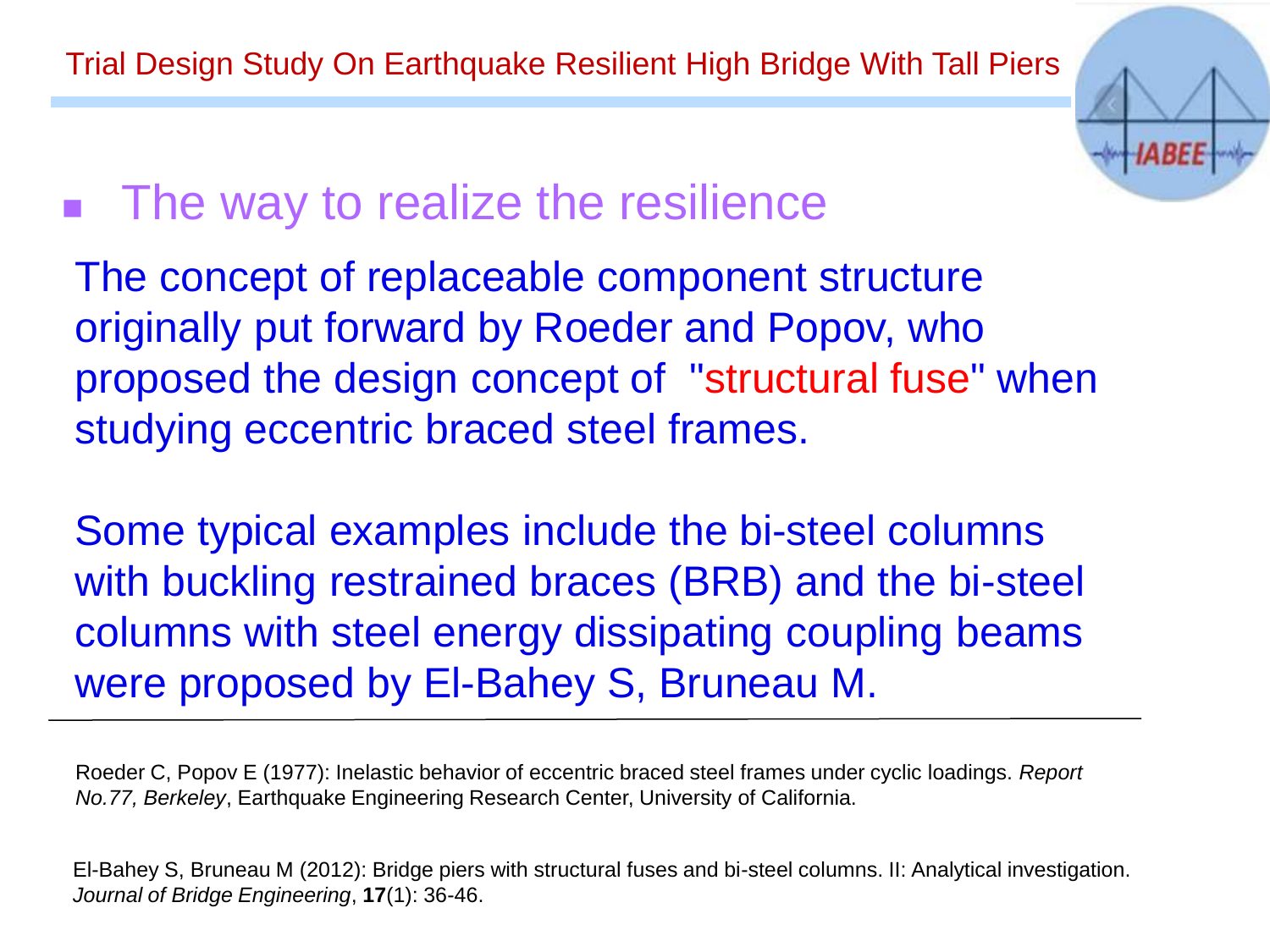#### The way to realize the resilience

McDaniel and Seible found that the steel coupling beam served as a "**structural fuse**" and yielded under moderate and large earthquakes while the **tower column remained elastic**.

Xie and Sun applied the double-column piers with buckling restrained braces (BRB) and ste energy dissipating beams in tall-pier bridges. The effectiveness of these replaceable components in controlling the seismic damage was validated through finite element (FE) analysis.



Sun ZG, Hua CJ, Shi Y, et al (2015): Seismic design of bridge bents with BRB as structural fuse. Journal of Vibration and Shock, 34(22): 199-205. (in Chinese)

Xie W, Sun LM (2015): Investigation on seismic damage control for twin-column tall piers by supplemental energy dissipation elements. Journal of Vibration and Shock, 34(20): 98-103. (in Chinese)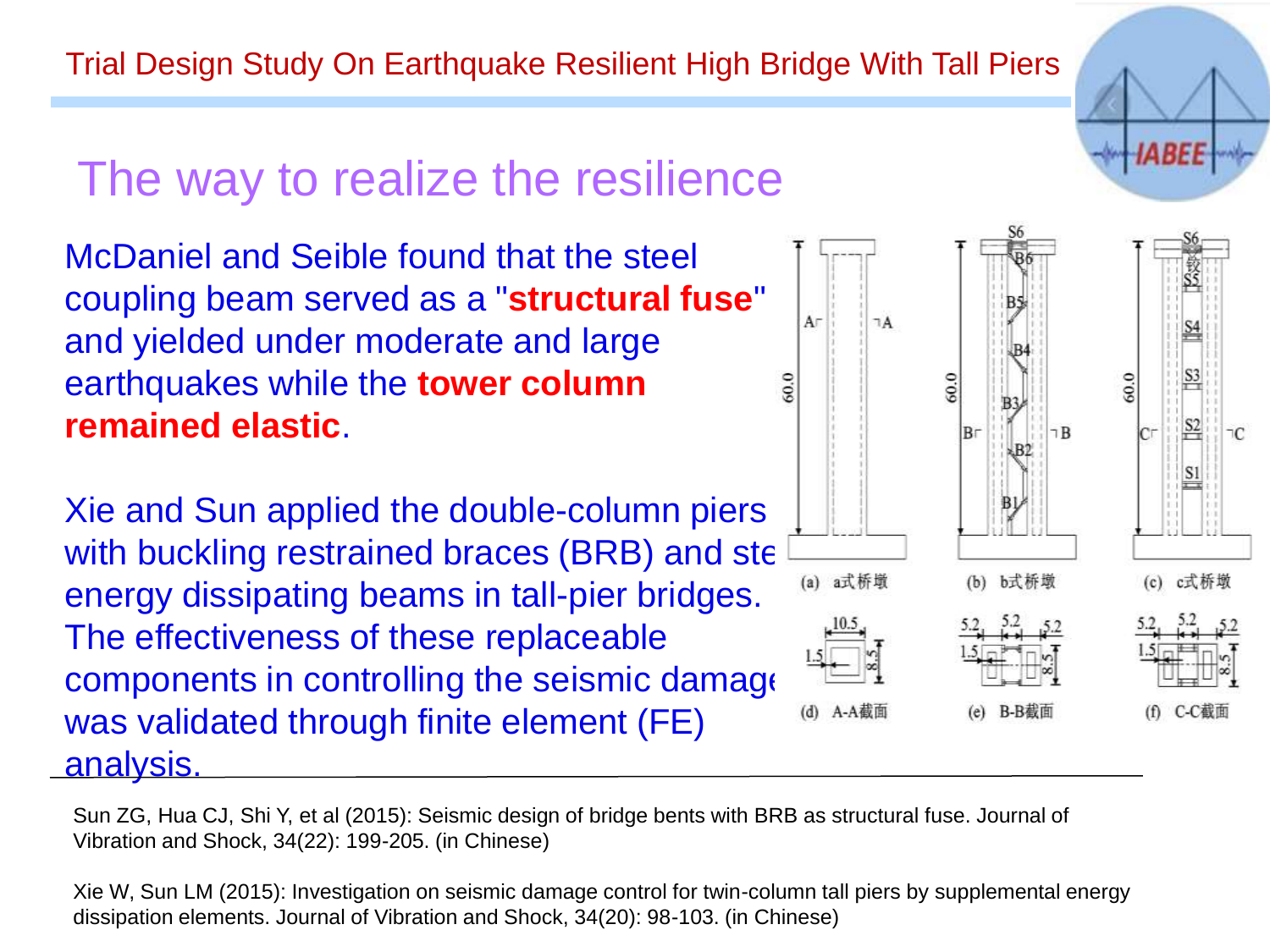

Design of new composite tall pier

The newly proposed composite tall pier consists of a four-limb CFST column and EDMSPs. The EDMSPs serve as both energy dissipating components and sacrificial components. Meanwhile, the I-shape steel beams are installed every 10~15 m to connect the four limbs of the CFST column.

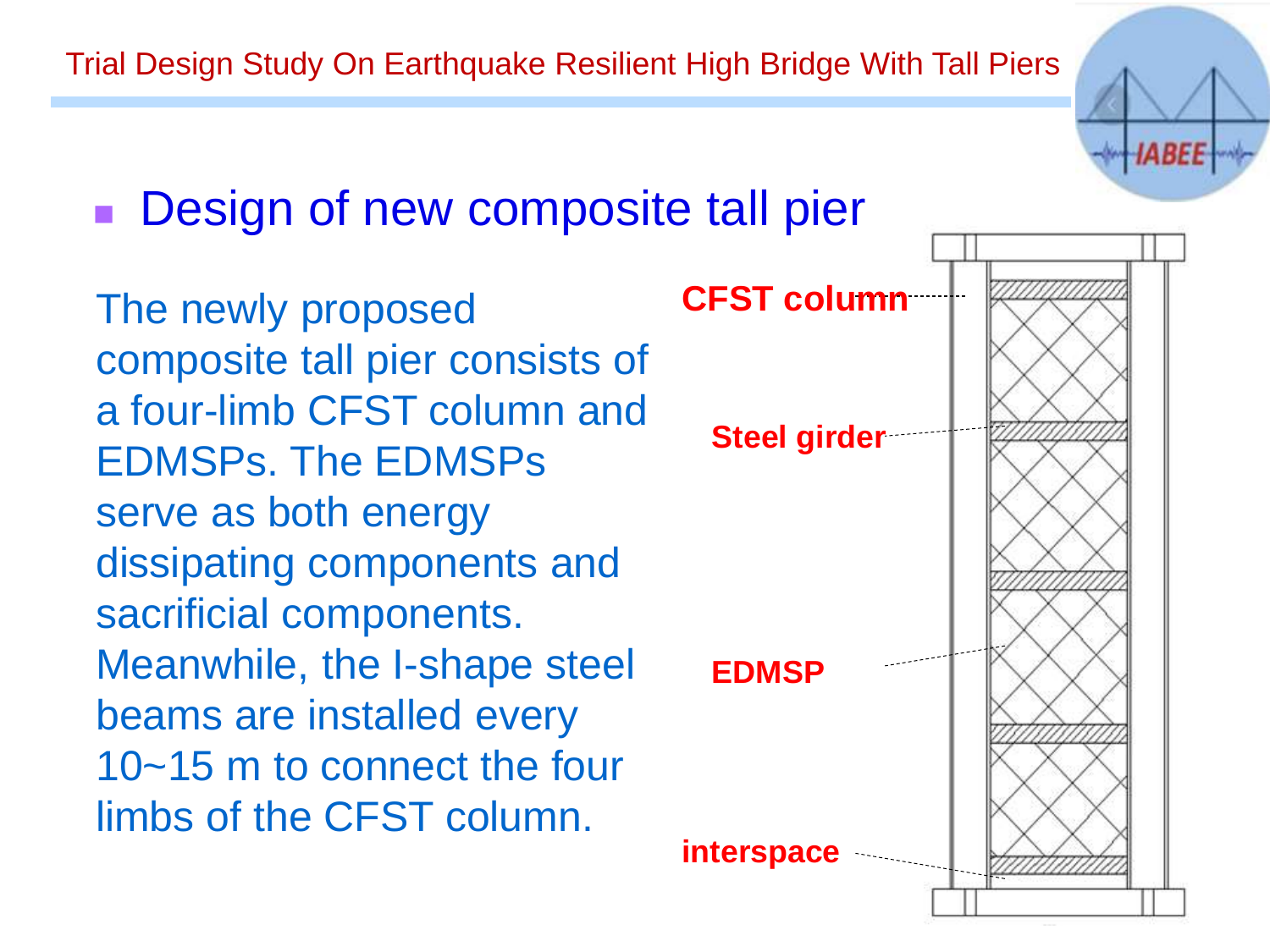

#### ■ Redesign principle

- 1. The axial load bearing capacity of the new composite tall pier is equivalent to the prototype pier;
- 2. The height and flexural stiffness in the longitudinal direction of the new composite tall pier are equivalent to those of the original one.

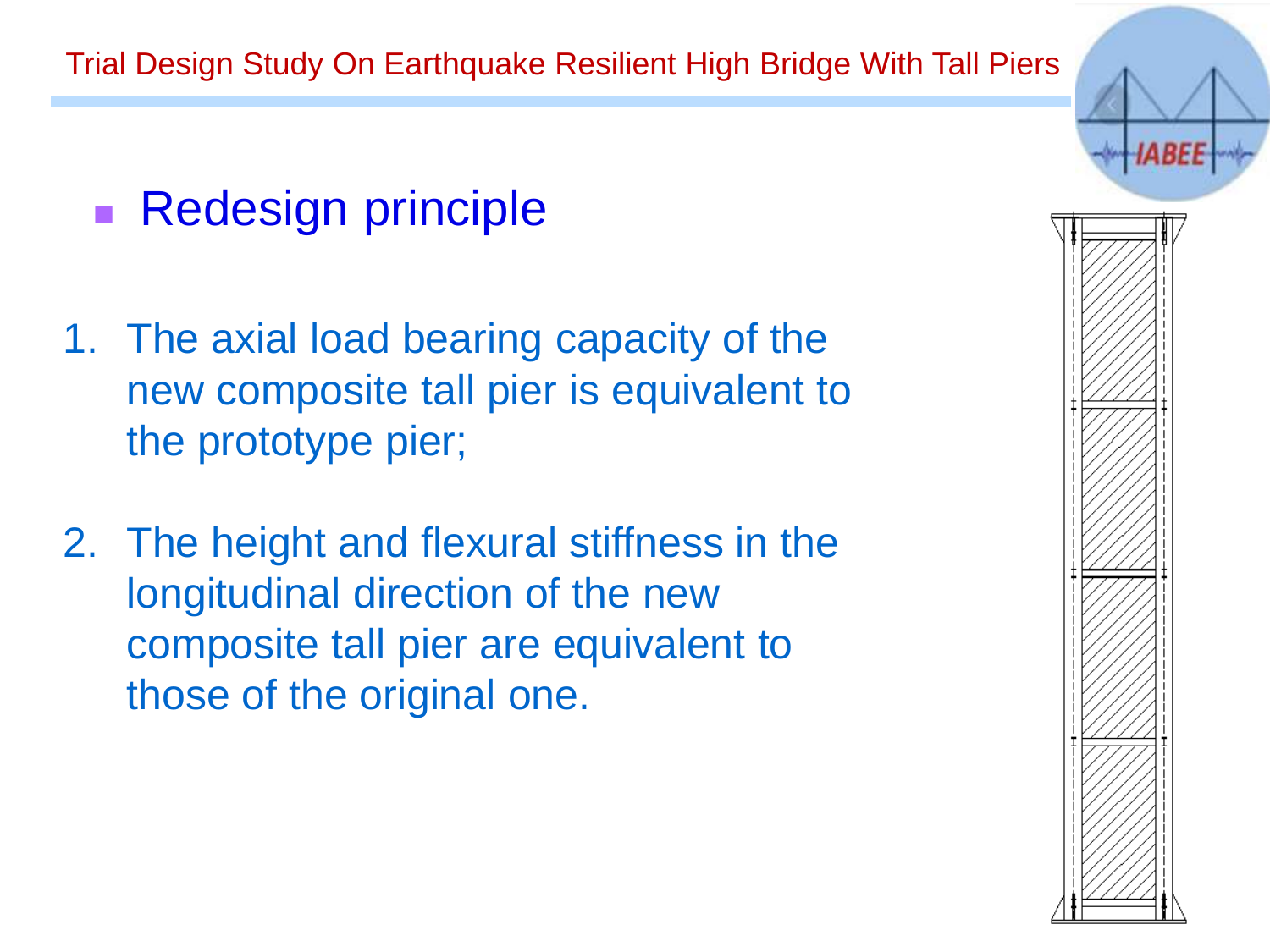Design concept of new composite tall-pier

The structural design concepts of the new composite tallpier bridge are as follows:

**HABEE** 

(1)Under serviceability limit states: the four-limb CFST column and the EDMSPs **form a box section to provide sufficient flexural and torsional stiffness**.

(2) Under E1 level earthquake: **The structure remains elastic**.

(3) Under E2 level earthquake: **only the EDMSPs yield**.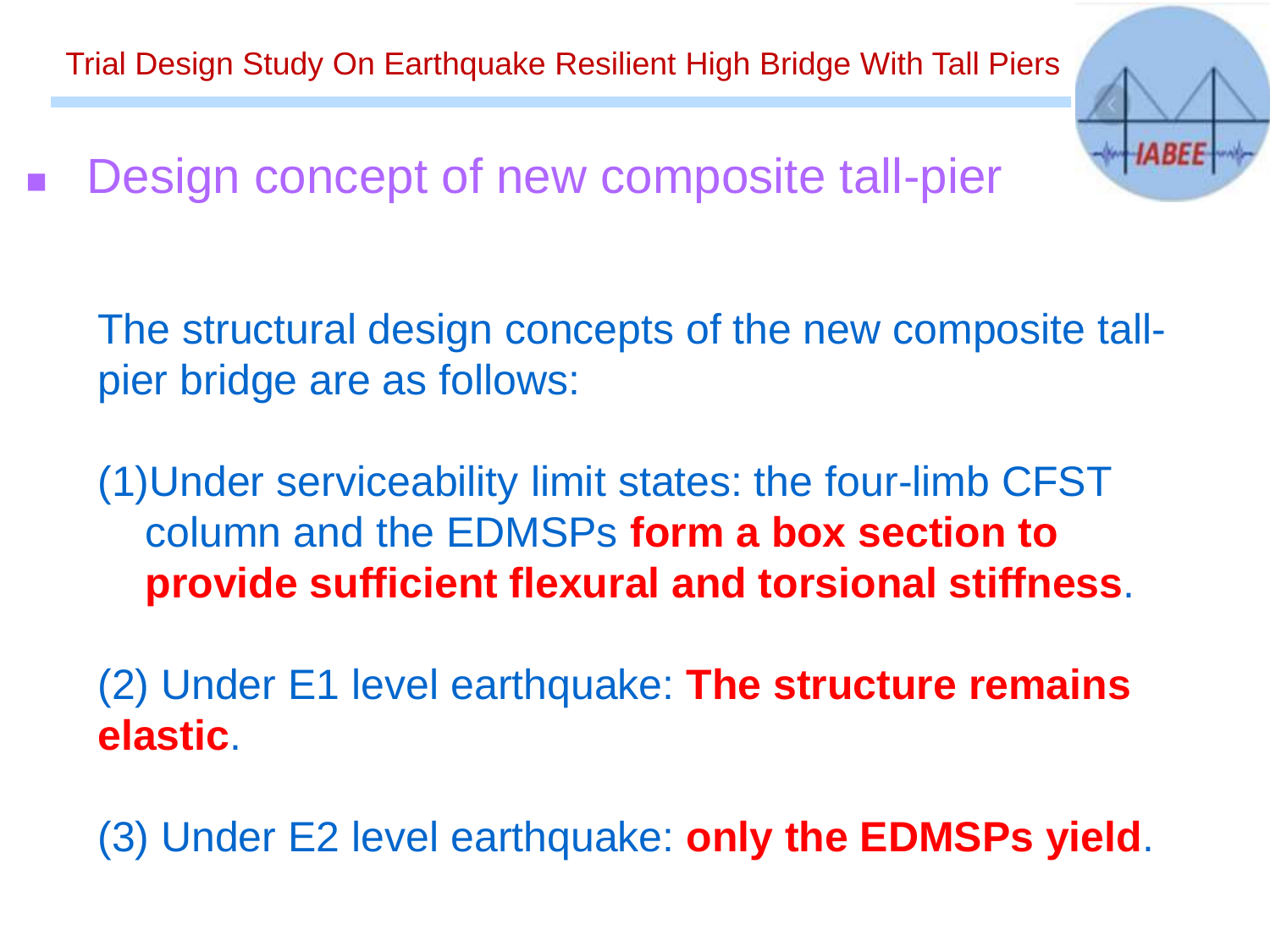**IABEE** 

■ EDMSP in research and development

#### The EDMSPs :energy dissipating mild steel plate

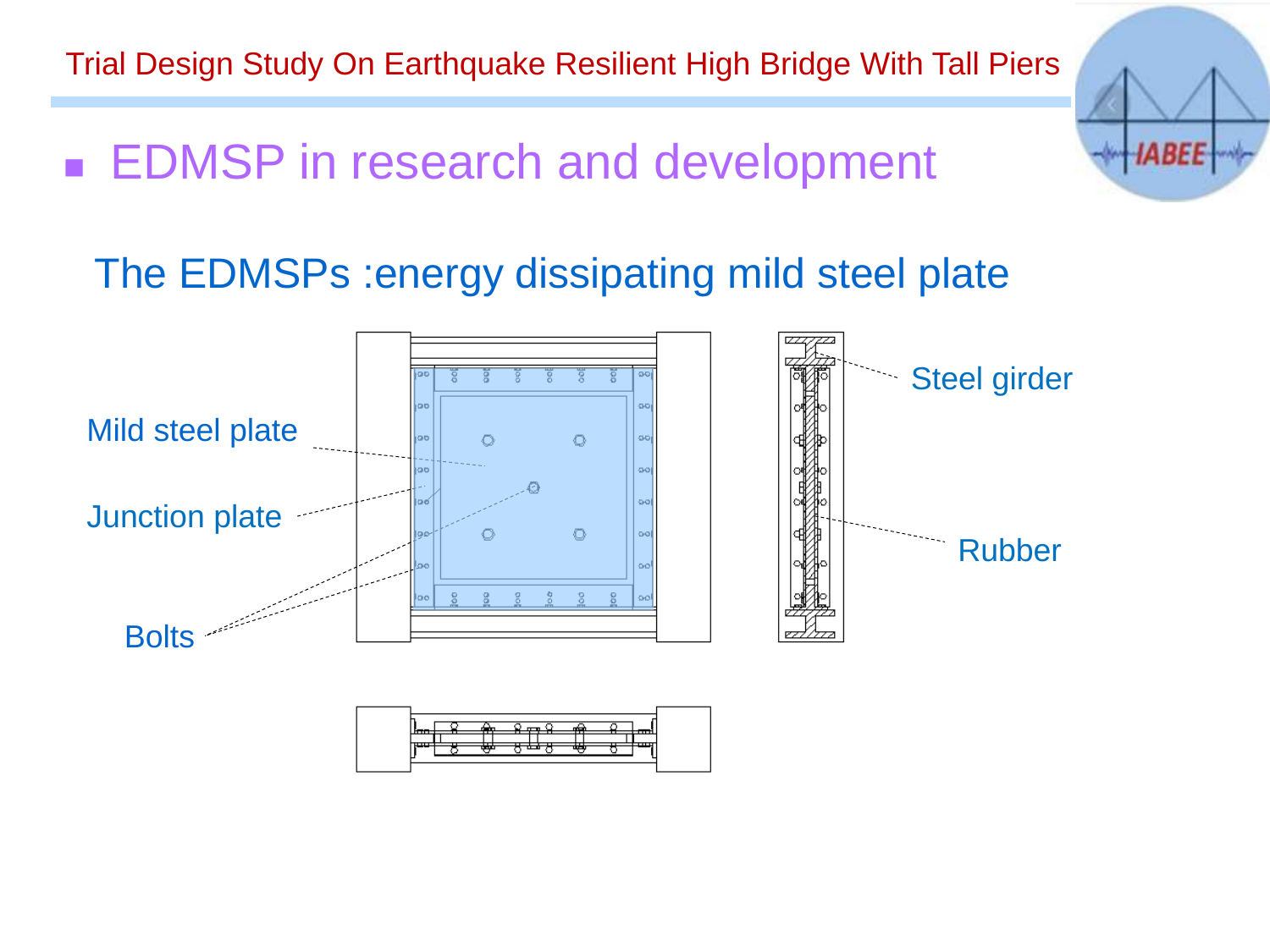

#### Photos of the EMDPS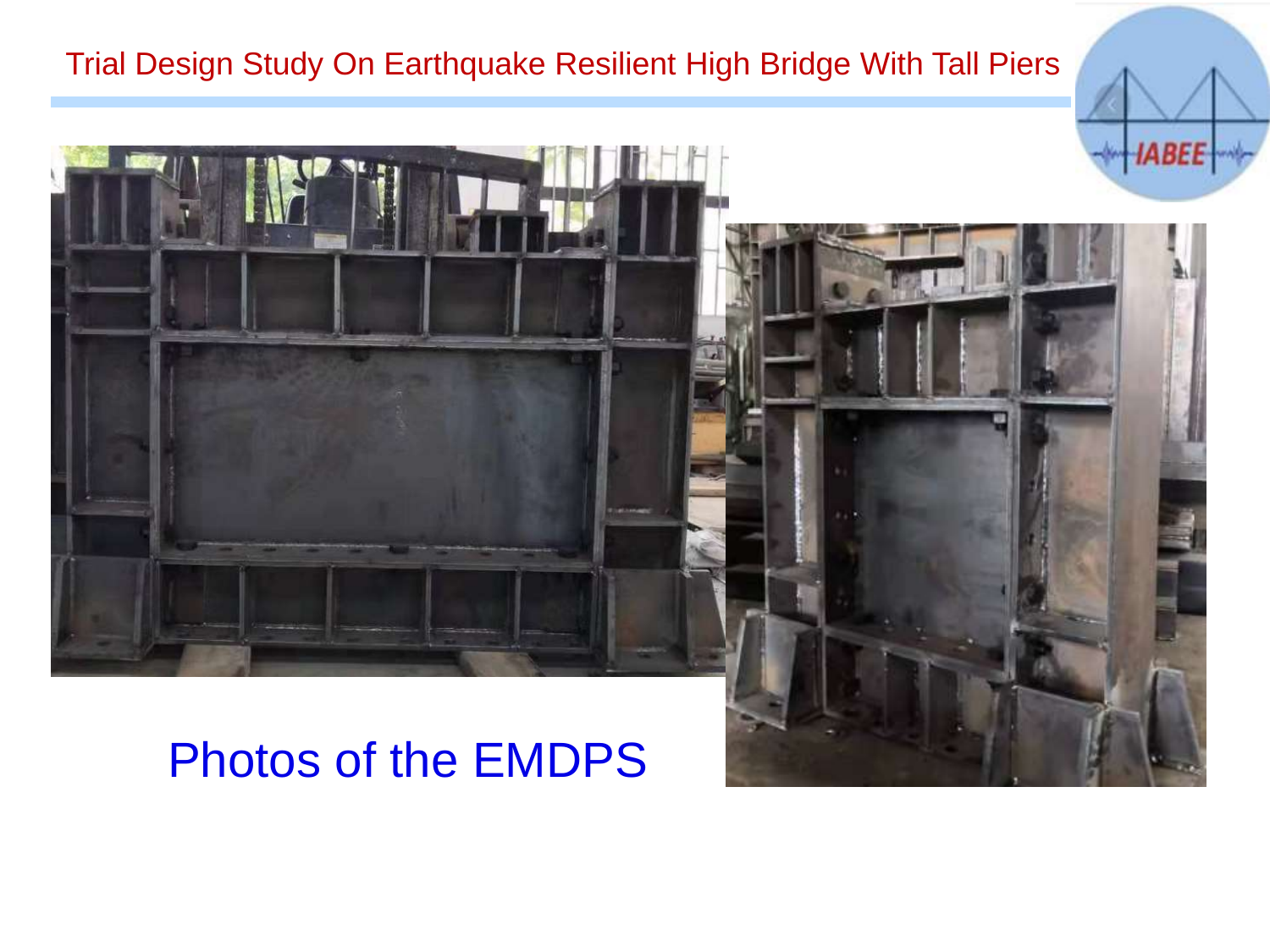

#### The prototype bridge



Main parameters:

The height of the main pier (i.e., *H*) is 48m. The width of the pier in the in transverse direction (i.e., *a*) is 6m and the longitudinal width (i.e., b) is 5m. The thickness of the box-section (i.e., *t*) is 0.8m.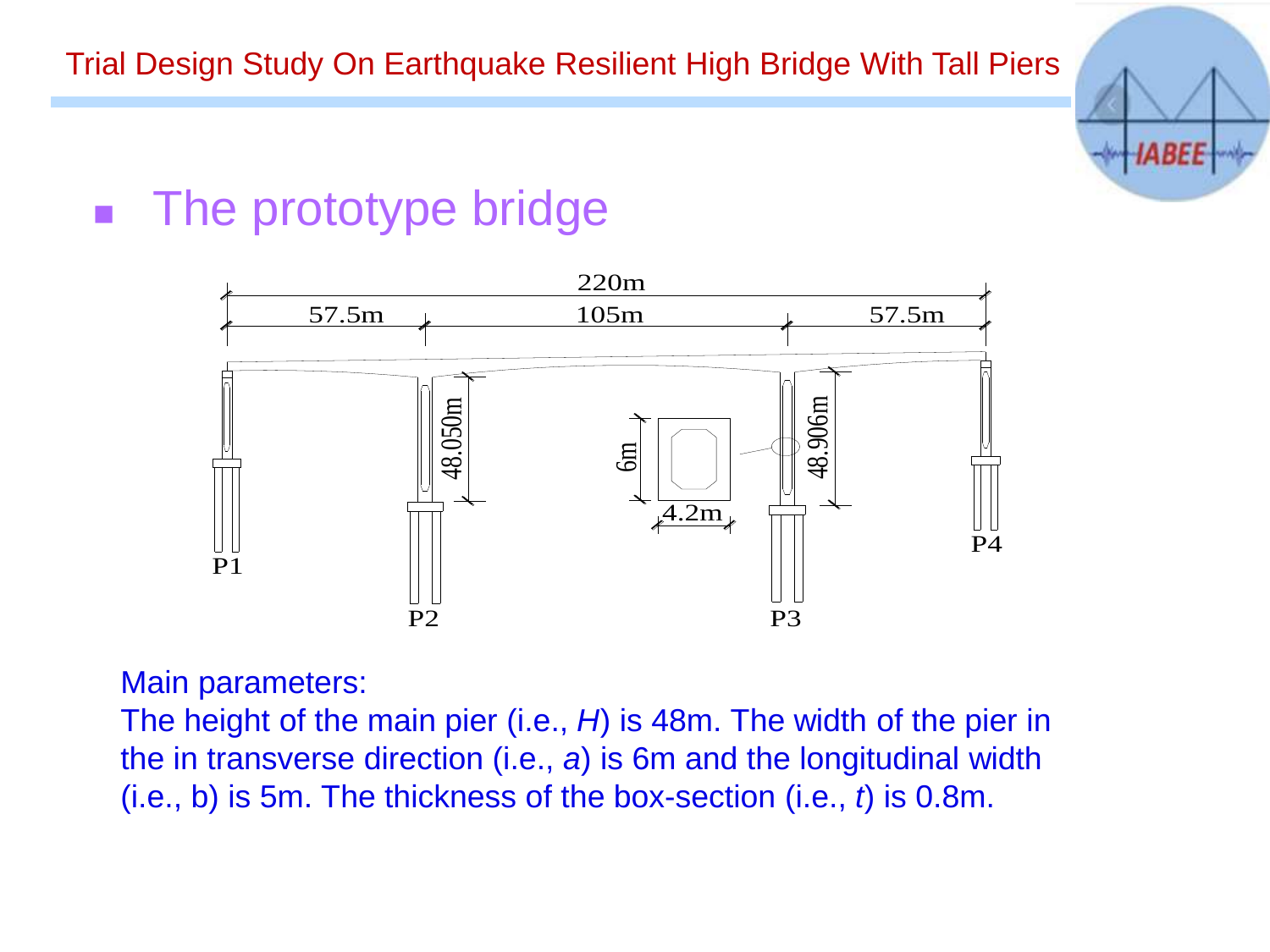#### Redesign of the prototype bridge

(1)Q345 steel and C50 concrete are used in the four-limb CFST column. The sectional dimension is 1.2m $\times$ 1.2m with a thickness of 25mm. The sectional steel ratio is 8.16%.

- (2)The EDMSP between the concretefilled steel tubular columns is made of LYP100 low-yield point steel plate with a thickness of is 25mm
- (3)In addition, the Q345 I-shaped steel beams with a sectional dimension of  $400\times$  146 $\times$  16.5mm are installed every 12m along the height of the pier.



*IABEE*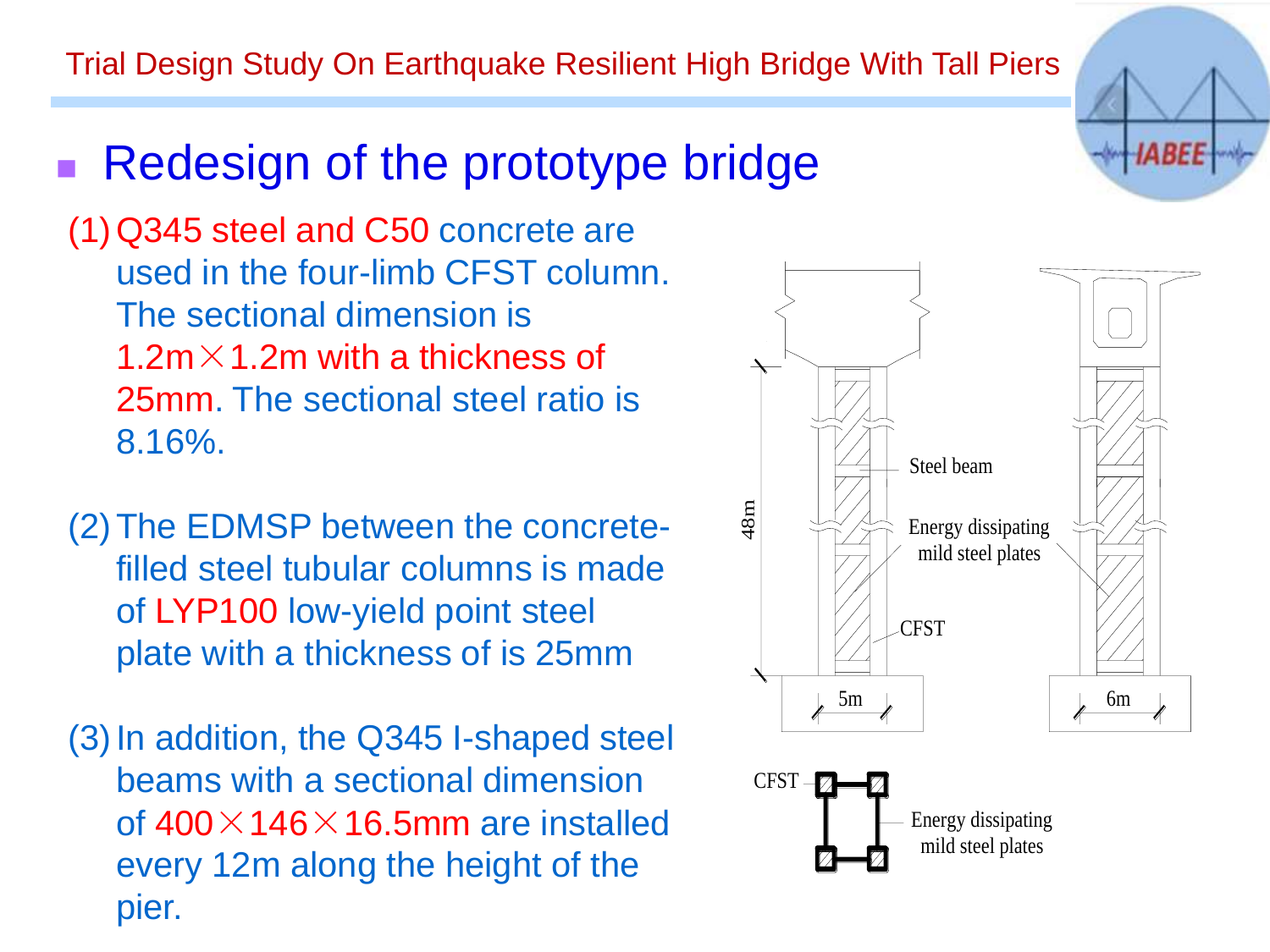

Advantages of the new composite tall pier

(1) **Static performance**: the new composite tall pier has the same advantages as the conventional RC/steel box-section tall pier.

(2) **Seismic performance**: the new composite tall pier has the same advantages as the structure equipped with energy dissipating devices.

(3) Construction: the new composite tall pier has the same characteristic of rapid construction as the steel structure.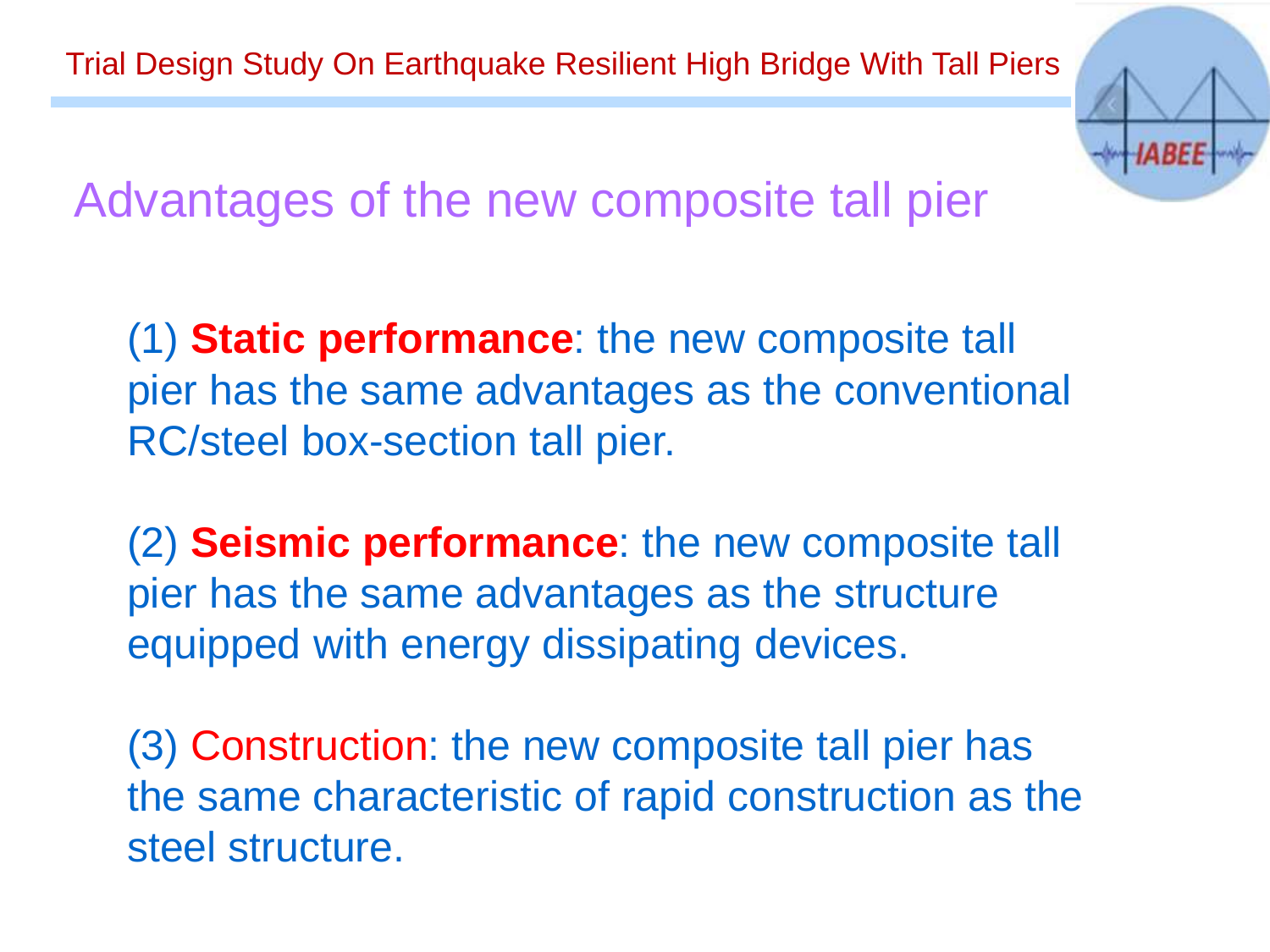#### ■ FE models of the new composite tall pier

For the new composite tall-pier bridge, the superstructure and the basin type support adopt the same modeling strategy as the prototype bridge. The four limbs of the CFST column and the I-shape steel beams are also modeled by the B31 element. The steel tube is defined by the \*rebar keyword. The USteel01 material in the PQ-Fiber subroutine is adopted for the steel tube. Meanwhile, the confinement effect of the concrete is considered by the constitutive model proposed by Han. The EDMSPs are modeled by the S4R shell elements.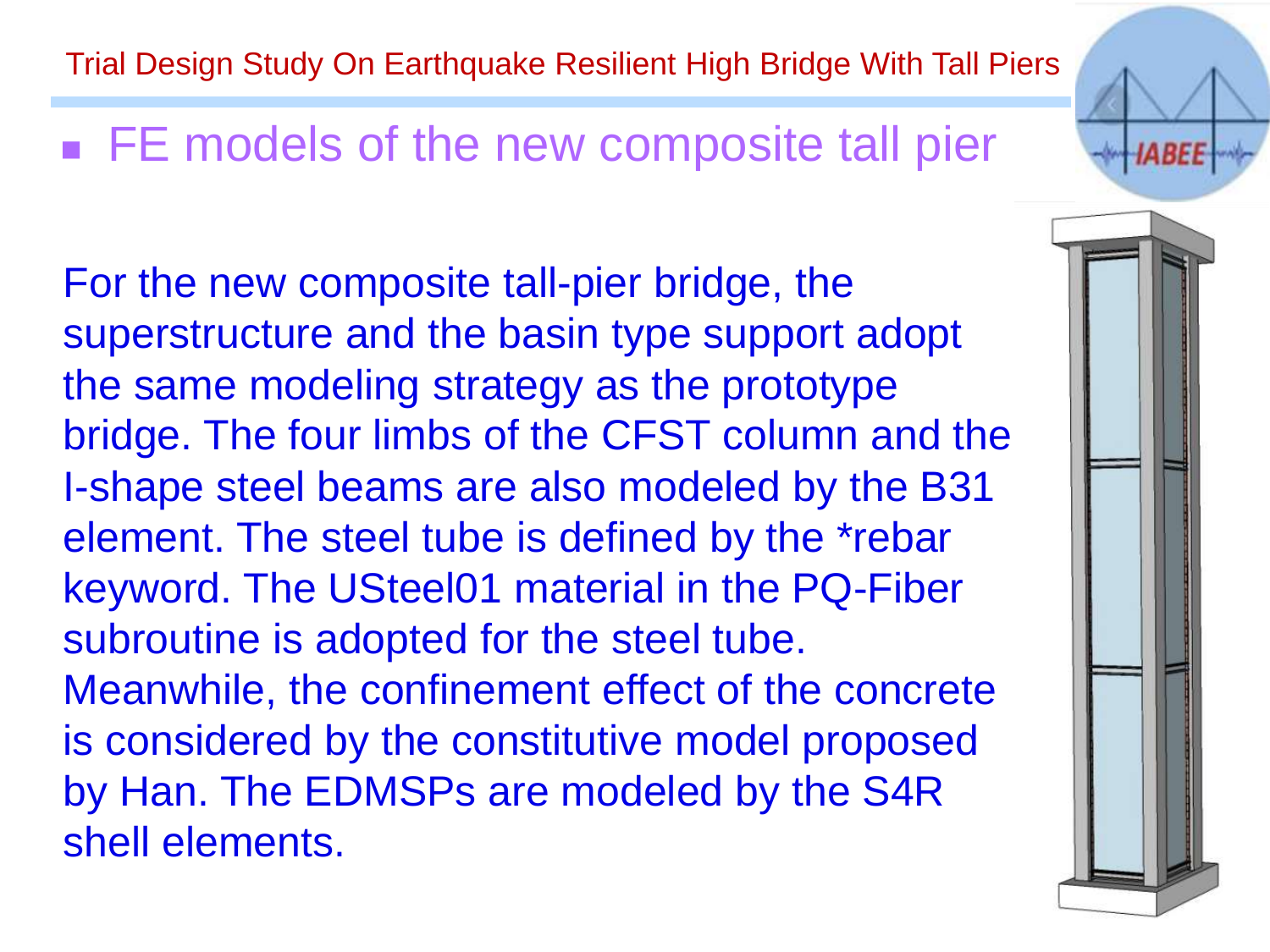## ■ Ground motion input

According to the site condition of the prototype bridge, three sets of ground motion are selected based on the **I-class site**, of which 2 sets are natural ground motion records and the other one is an artificial for ground motion sets. The magnitudes of the selected ground motions are adjusted according to the **seismic design**  intensity of the bridge (i.e., VIII degree). Each ground motion set contains three components and all three components are input simultaneously. The bridges are analyzed under both **E1 and E2 level** earthquake. The maximum seismic responses under 3 sets of ground motions are recorded.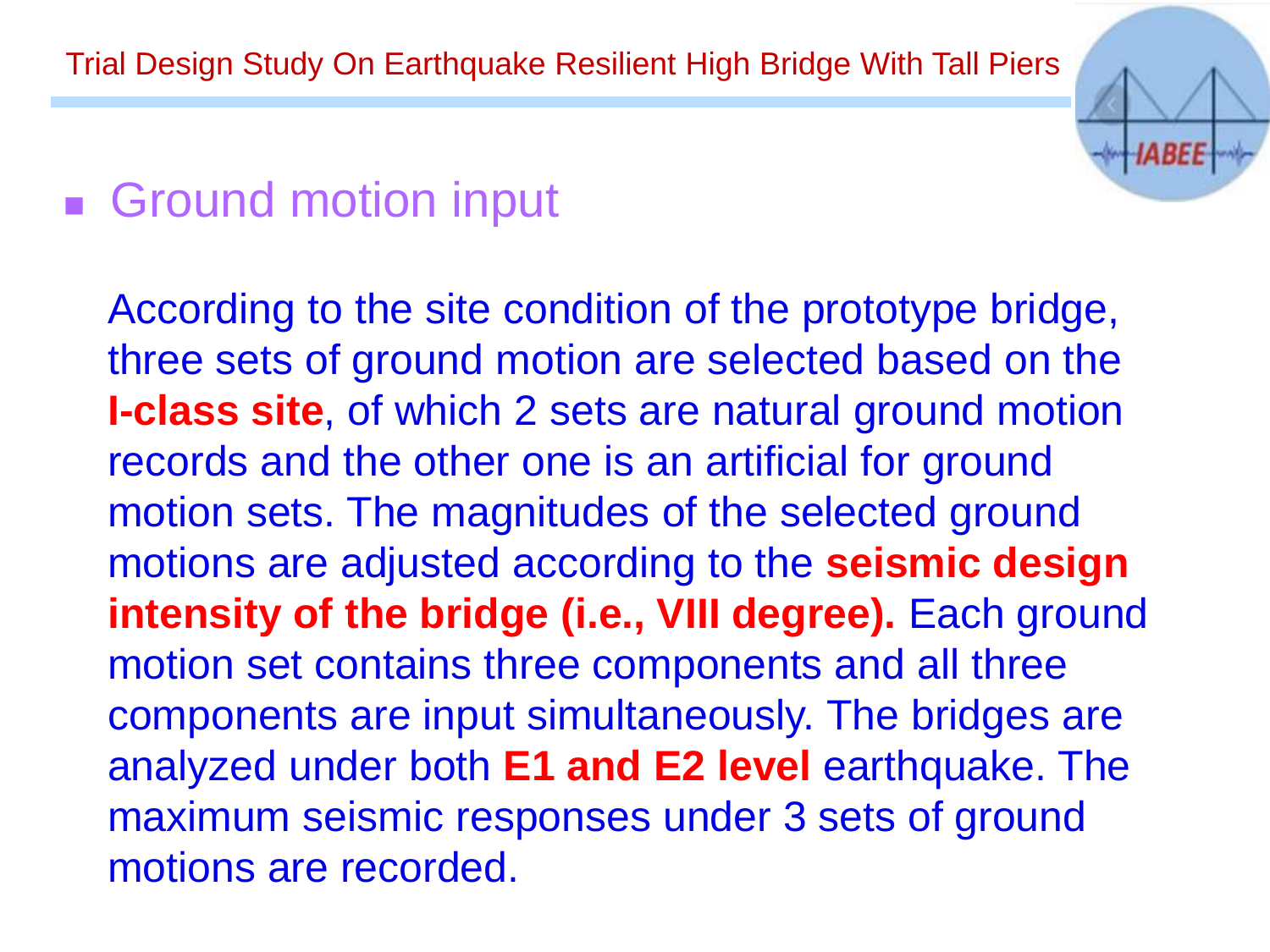

# ■ Damage indices and corresponding damage states of RC main piers

| <b>Main pier</b> | <b>Control section</b> | Longitudinal |          | <b>Transverse</b>                                         |                |
|------------------|------------------------|--------------|----------|-----------------------------------------------------------|----------------|
|                  |                        |              |          | Damage index   Damage level   Damage index   Damage level |                |
| 2#               | <b>Bottom</b>          | 0.28         | Moderate | 0.36                                                      | Moderate       |
|                  | Top                    | 0.13         | Slight   | 0.00                                                      | N <sub>o</sub> |
| 3#               | <b>Bottom</b>          | 0.29         | Moderate | 0.39                                                      | Moderate       |
|                  | Top                    | 0.14         | Slight   | 0.00                                                      | No             |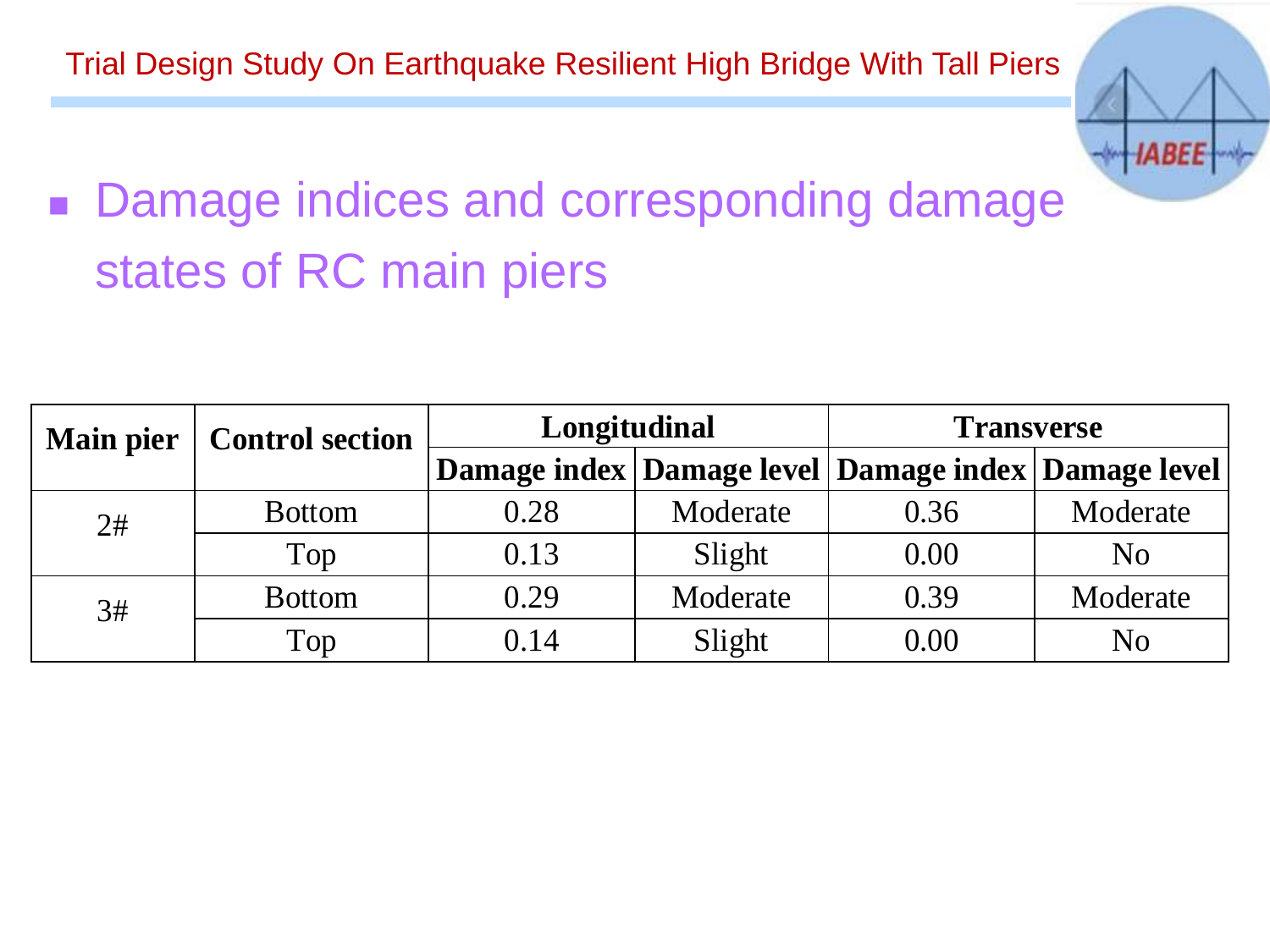*IABEE* 



Stress distribution of the EDMSPs: (a) bottom plate (longitudinal); (b) top plate (longitudinal); (c) bottom plate (transverse); (d) top plate (transverse)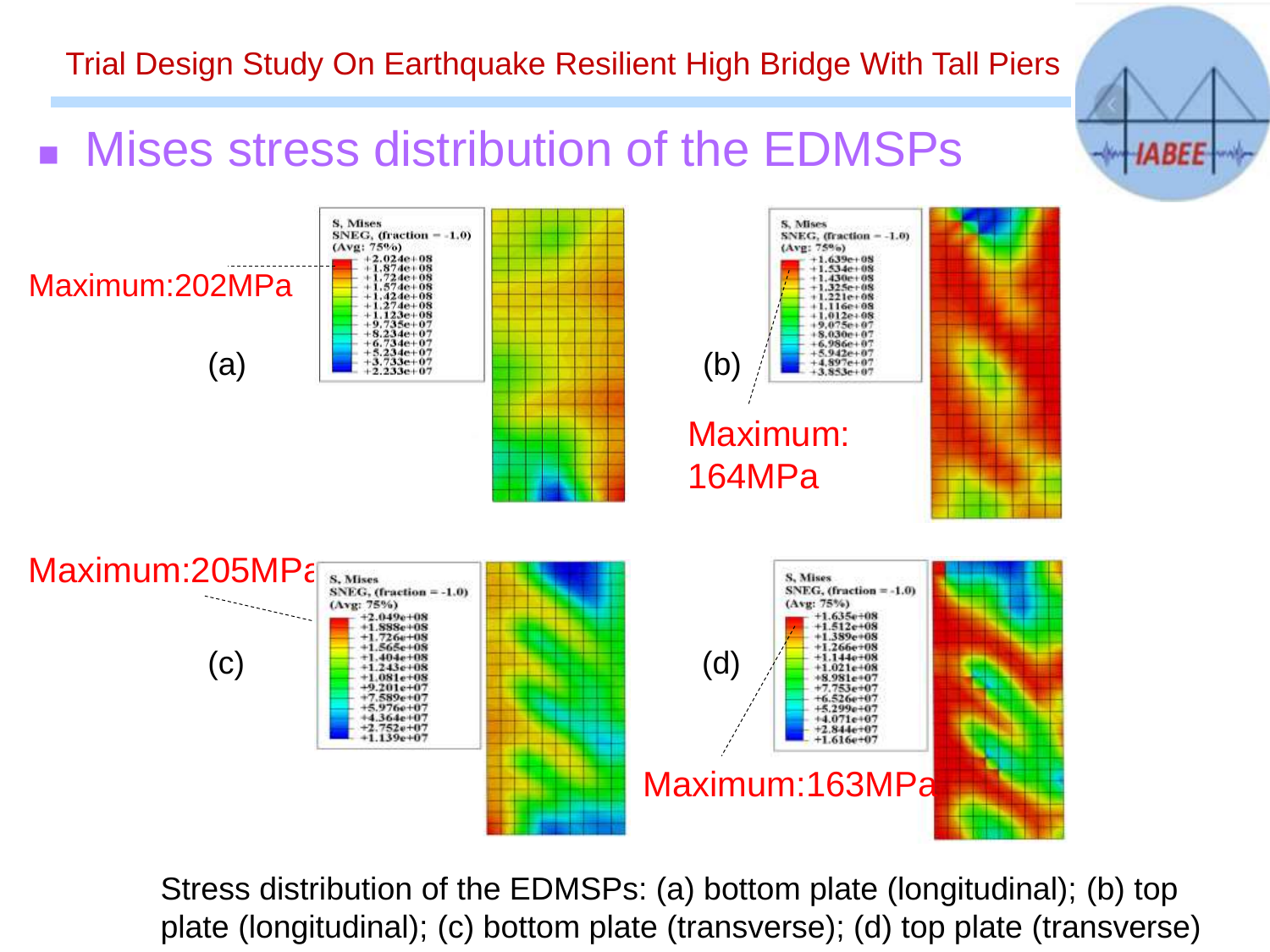

# ■ Comparison of maximum lateral displacements under E2 level earthquake

|                 |                                                           | <b>Maximum displacement/cm</b>             |                                   |               |  |
|-----------------|-----------------------------------------------------------|--------------------------------------------|-----------------------------------|---------------|--|
| <b>Position</b> | <b>Direction</b>                                          | <b>Conventional RC</b><br>tall-pier bridge | New composite<br>tall-pier bridge | <b>Ration</b> |  |
| Top of piers    | Longitudinal                                              | 33.96                                      | 22.06                             | 35%           |  |
| Top of piers    | Transverse                                                | 45.21                                      | 18.98                             | 58%           |  |
|                 | Relative displacement between<br>superstructure and piers | 39.20                                      | 29.58                             | 25%           |  |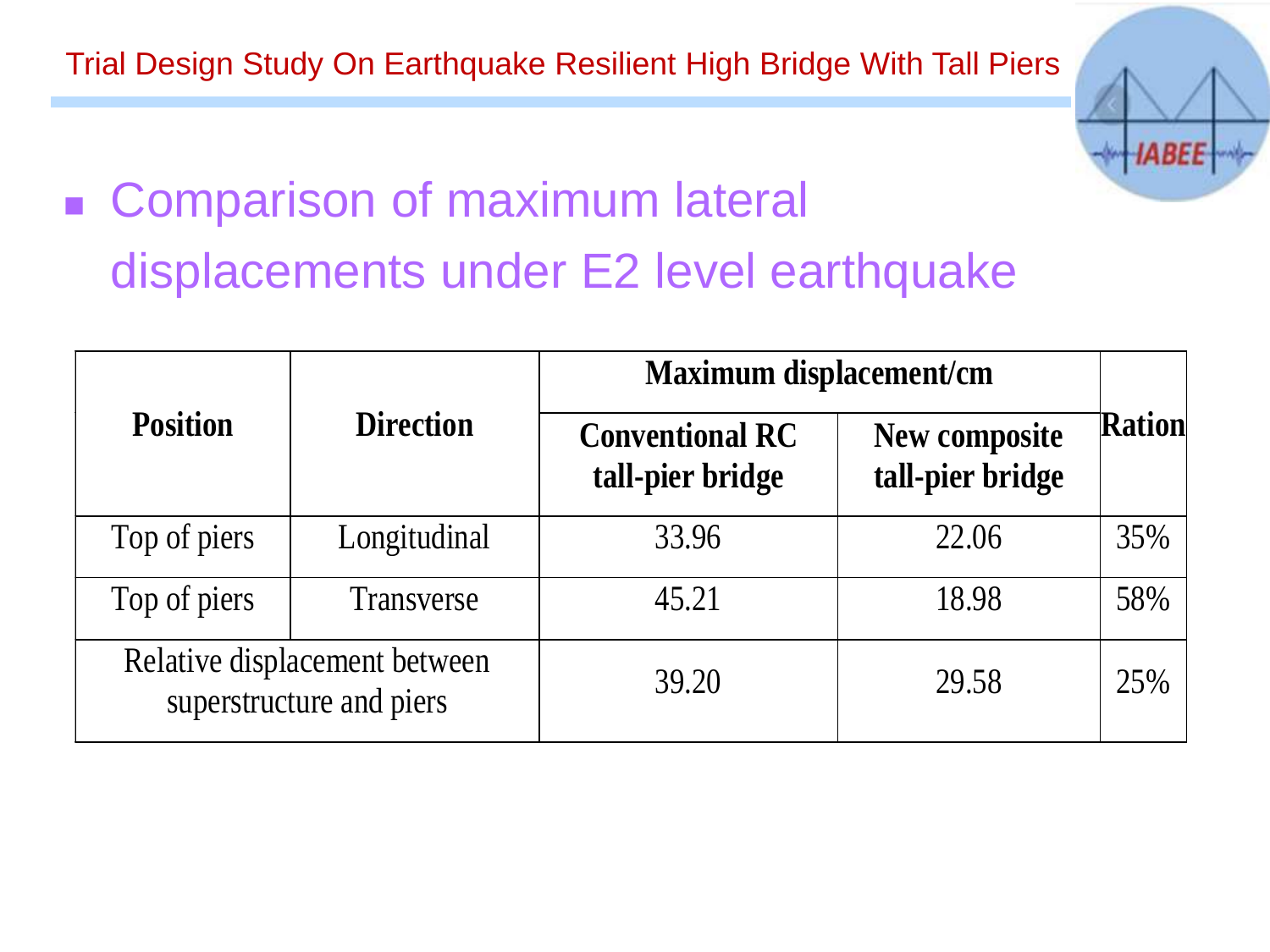#### ■ Conclusions

(1)Under basic load combination, the new composite tall-pier bridge can provide a **satisfying load bearing capacity and stability**.

(2)Under E1 level earthquake, the new composite tall-pier bridge **remains elastic and has smaller lateral displacement response**  than the conventional RC box-section tall-pier bridge.

(3)Under E2 level earthquake, the main pier of the conventional RC box-section tall-pier bridge experiences **moderate damage**. While in the new composite tall-pier bridge, **only the replaceable EDMSPs experience a large extent of plastic deformations**, indicating the characteristic of seismic resilient.

(4)Under E2 level earthquake, the new composite tall-pier bridge has a **small displacement response** than the conventional RC box-section tall-pier bridge due to the **additional damping provided by the EDMSPs.**